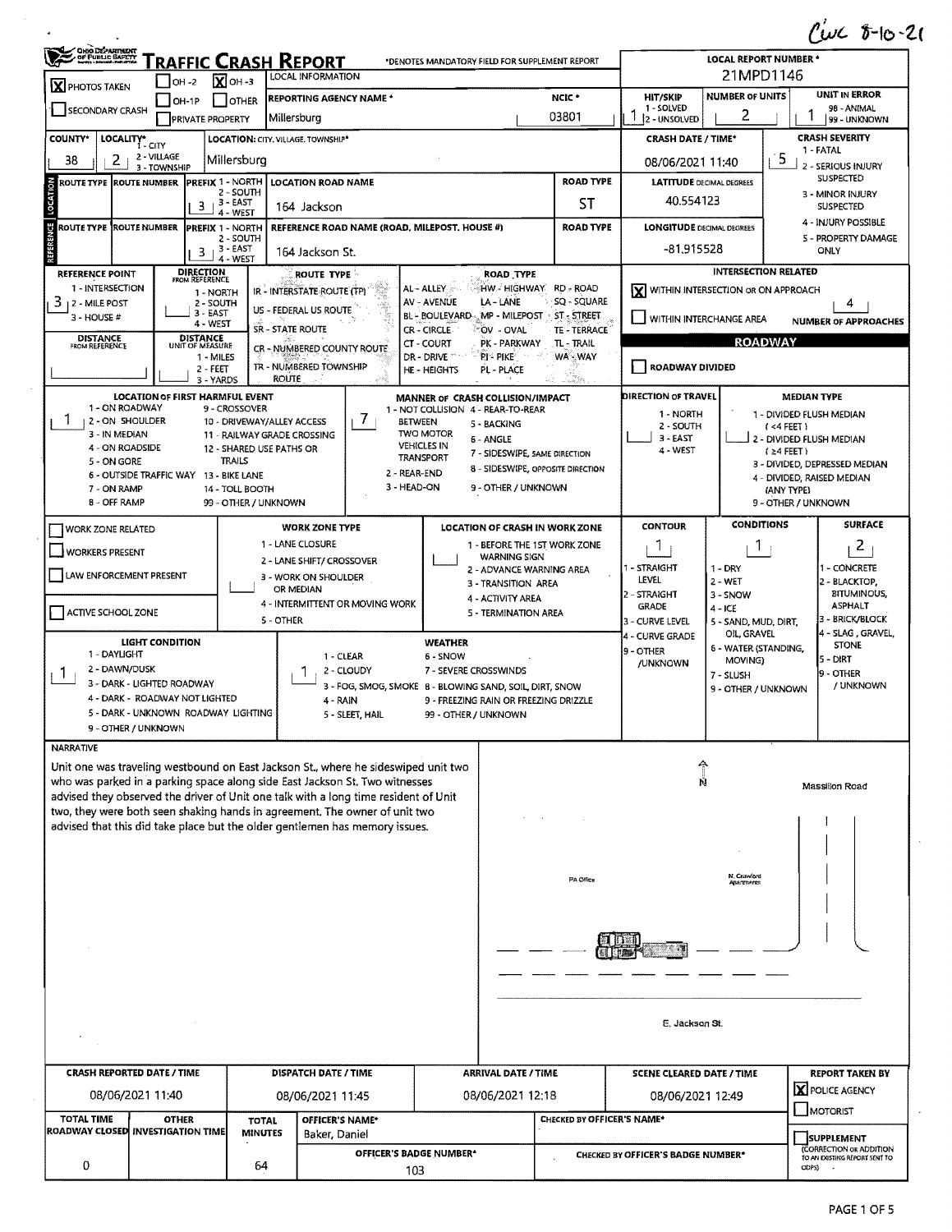| <b>OHIO DEPARTMENT</b>                                                                                           |                                                                                                                             |                                                                                                                   |                                            |                                                         |                                                               | <b>LOCAL REPORT NUMBER</b>                                                       |                                                                |  |  |
|------------------------------------------------------------------------------------------------------------------|-----------------------------------------------------------------------------------------------------------------------------|-------------------------------------------------------------------------------------------------------------------|--------------------------------------------|---------------------------------------------------------|---------------------------------------------------------------|----------------------------------------------------------------------------------|----------------------------------------------------------------|--|--|
| OF PUBLIC BAFKIT                                                                                                 |                                                                                                                             |                                                                                                                   |                                            |                                                         |                                                               | 21MPD1146                                                                        |                                                                |  |  |
| OWNER PHONE:INCLUDE AREA CODE (U SAME AS DRIVER)<br>OWNER NAME: LAST, FIRST, MIDDLE (C) SAME AS DRIVER)<br>UNIT# |                                                                                                                             |                                                                                                                   |                                            |                                                         |                                                               | DAMAGE<br>DAMAGE SCALE                                                           |                                                                |  |  |
| OWNER ADDRESS: STREET, CITY, STATE, ZIP ( C SAME AS DRIVER)                                                      |                                                                                                                             |                                                                                                                   |                                            |                                                         |                                                               | 1 - NONE<br>3 - FUNCTIONAL DAMAGE                                                |                                                                |  |  |
| OН                                                                                                               |                                                                                                                             | 9<br>2 - MINOR DAMAGE                                                                                             | 4 - DISABLING DAMAGE                       |                                                         |                                                               |                                                                                  |                                                                |  |  |
| COMMERCIAL CARRIER PHONE: INCLUDE AREA CODE<br><b>COMMERCIAL CARRIER: NAME, ADDRESS, CITY, STATE, ZIP</b>        |                                                                                                                             |                                                                                                                   |                                            |                                                         |                                                               | 9 - UNKNOWN                                                                      |                                                                |  |  |
|                                                                                                                  |                                                                                                                             |                                                                                                                   |                                            |                                                         |                                                               | <b>DAMAGED AREA(S)</b><br>INDICATE ALL THAT APPLY                                |                                                                |  |  |
| LP STATE   LICENSE PLATE #<br><b>VEHICLE IDENTIFICATION #</b><br><b>VEHICLE YEAR</b>                             |                                                                                                                             |                                                                                                                   |                                            | <b>VEHICLE MAKE</b><br>CHEVROLET                        |                                                               |                                                                                  |                                                                |  |  |
| <b>INSURANCE COMPANY</b><br><b>INSURANCE</b>                                                                     |                                                                                                                             | <b>INSURANCE POLICY #</b>                                                                                         |                                            | <b>COLOR</b>                                            | <b>VEHICLE MODEL</b>                                          |                                                                                  |                                                                |  |  |
| <b>JVERIFIED</b>                                                                                                 |                                                                                                                             |                                                                                                                   |                                            | WHI                                                     | SILVERADO                                                     |                                                                                  |                                                                |  |  |
| <b>TYPE OF USE</b><br>COMMERCIAL<br>GOVERNMENT                                                                   | IN EMERGENCY                                                                                                                | US DOT #                                                                                                          |                                            | TOWED BY: COMPANY NAME                                  |                                                               |                                                                                  |                                                                |  |  |
| <b>INTERLOCK</b>                                                                                                 | <b>RESPONSE</b><br># OCCUPANTS                                                                                              | VEHICLE WEIGHT GVWR/GCWR                                                                                          |                                            | <b>HAZARDOUS MATERIAL</b><br>JMATERIAL<br><b>CLASS#</b> | PLACARD ID#                                                   |                                                                                  |                                                                |  |  |
| <b>X HIT/SKIP UNIT</b><br>DEVICE<br>EQUIPPED                                                                     |                                                                                                                             | 1 - ≤10K LBS.<br>2 - 10.001 - 26K LBS.                                                                            |                                            | RELEASED                                                |                                                               |                                                                                  |                                                                |  |  |
| 1 - PASSENGER CAR                                                                                                | PLACARD<br>3 - > 26K LBS.<br>12 - GOLF CART<br>18 - LIMO (LIVERY VEHICLE)<br>23 - PEDESTRIAN/SKATER<br>6 - VAN (9-15 SEATS) |                                                                                                                   |                                            |                                                         |                                                               |                                                                                  |                                                                |  |  |
| 2 - PASSENGER VAN<br>(MINIVAN)                                                                                   | 7 - MOTORCYCLE 2-WHEELED<br>8 - MOTORCYCLE 3-WHEELED                                                                        | 13 - SNOWMOBILE<br>14 - SINGLE UNIT                                                                               |                                            | 19 - BUS (16+ PASSENGERS)                               | 24 - WHEELCHAIR (ANY TYPE)                                    |                                                                                  |                                                                |  |  |
| - SPORT UTILITY<br>UNIT TYPE <sup>3</sup><br><b>VEHICLE</b>                                                      | 9 - AUTOCYCLE                                                                                                               | <b>TRUCK</b><br>15 - SEMI-TRACTOR                                                                                 | 20 - OTHER VEHICLE<br>21 - HEAVY EQUIPMENT |                                                         | 25 - OTHER NON-MOTORIST<br>26 - BICYCLE                       |                                                                                  |                                                                |  |  |
| 4 - PICK UP                                                                                                      | 10 - MOPED OR MOTORIZED<br>BICYCLE                                                                                          | 16 - FARM EQUIPMENT                                                                                               |                                            | 22 - ANIMAL WITH RIDER OR<br>ANIMAL-DRAWN VEHICLE       | 27 - TRAIN                                                    |                                                                                  |                                                                |  |  |
| S - CARGO VAN                                                                                                    | 11 - ALL TERRAIN VEHICLE<br>(ATV/UTV)                                                                                       | 17 - MOTORHOME                                                                                                    |                                            |                                                         | 99 - UNKNOWN OR HIT/SKIP                                      |                                                                                  |                                                                |  |  |
| # or TRAILING UNITS                                                                                              |                                                                                                                             |                                                                                                                   |                                            |                                                         |                                                               |                                                                                  |                                                                |  |  |
| VEHICLE<br>WAS VEHICLE OPERATING IN AUTONOMOUS<br>MODE WHEN CRASH OCCURRED?                                      |                                                                                                                             | 0 - NO AUTOMATION                                                                                                 |                                            | 3 - CONDITIONAL AUTOMATION 9 - UNKNOWN                  |                                                               |                                                                                  |                                                                |  |  |
|                                                                                                                  |                                                                                                                             | 1 - DRIVER ASSISTANCE<br>1 - YES 2 - NO 9 - OTHER / UNKNOWN AUTONOMOUS 2 - PARTIAL AUTOMATION 5 - FULL AUTOMATION |                                            | 4 - HIGH AUTOMATION                                     |                                                               |                                                                                  |                                                                |  |  |
|                                                                                                                  | <b>MODE LEVEL</b>                                                                                                           |                                                                                                                   |                                            |                                                         |                                                               |                                                                                  |                                                                |  |  |
| 1 - NONE<br>$2 - TAXI$                                                                                           | <b>6 - BUS - CHARTER/TOUR</b><br>7 - BUS - INTERCITY                                                                        | 11 - FIRE<br>12 - MILITARY                                                                                        | 16 - FARM                                  | 17 - MOWING                                             | 21 - MAIL CARRIER<br>99 - OTHER / UNKNOWN                     |                                                                                  |                                                                |  |  |
| 3 - ELECTRONIC RIDE<br><b>SHARING</b><br><b>SPECIAL</b>                                                          | <b>B-BUS-SHUTTLE</b><br>9 - BUS - OTHER                                                                                     | 13 - POLICE<br><b>14 - PUBLIC UTILITY</b>                                                                         | 19 - TOWING                                | 1B - SNOW REMOVAL                                       |                                                               |                                                                                  |                                                                |  |  |
| 4 - SCHOOL TRANSPORT<br><b>FUNCTION</b><br>5 - BUS - TRANSIT/COMMUTER                                            | 10 - AMBULANCE                                                                                                              | 15 - CONSTRUCTION EQUIP.                                                                                          |                                            | 20 - SAFETY SERVICE<br>PATROL                           |                                                               |                                                                                  |                                                                |  |  |
| 1 - NO CARGO BODY TYPE                                                                                           | 4 - LOGGING                                                                                                                 | 7 - GRAIN/CHIPS/GRAVEL                                                                                            | <b>11 - DUMP</b>                           |                                                         | 99 - OTHER / UNKNOWN                                          |                                                                                  | 12                                                             |  |  |
| 99<br>/ NOT APPLICABLE<br>2 - 8US                                                                                | S - INTERMODAL                                                                                                              | 8 - POLE                                                                                                          |                                            | 12 - CONCRETE MIXER                                     |                                                               |                                                                                  |                                                                |  |  |
| CARGO<br>3 - VEHICLE TOWING<br><b>BODY</b>                                                                       | <b>CONTAINER CHASSIS</b><br>6 - CARGOVAN                                                                                    | 9 - CARGO TANK<br><b>10 - FLAT BED</b>                                                                            |                                            | 13 - AUTO TRANSPORTER<br>14 - GARBAGE/REFUSE            |                                                               |                                                                                  | g                                                              |  |  |
| ANOTHER MOTOR VEHICLE<br><b>TYPE</b>                                                                             | /ENCLOSED BOX                                                                                                               |                                                                                                                   |                                            |                                                         |                                                               |                                                                                  |                                                                |  |  |
| 1 - TURN SIGNALS<br>2 - HEAD LAMPS<br><b>VEHICLE</b>                                                             | 4 BRAKES<br>S - STEERING                                                                                                    | 7 - WORN OR SLICK TIRES<br>8 - TRAILER EQUIPMENT                                                                  |                                            | 9 - MOTOR TROUSLE<br>10 - DISABLED FROM PRIOR           | 99 - OTHER / UNKNOWN                                          |                                                                                  |                                                                |  |  |
| 3 - TAIL LAMPS<br><b>DEFECTS</b>                                                                                 | 6 - TIRE 8LOWOUT                                                                                                            | <b>DEFECTIVE</b>                                                                                                  |                                            | <b>ACCIDENT</b>                                         |                                                               | $\Box$ - NO DAMAGE(0)                                                            | J- UNDERCARRIAGE [ 14 ]                                        |  |  |
| 1 - INTERSECTION -                                                                                               | 4 - MIDBLOCK -                                                                                                              | 7 - SHOULDER/ROADSIDE                                                                                             |                                            | 10 - DRIVEWAY ACCESS                                    | 99 - OTHER / UNKNOWN                                          |                                                                                  |                                                                |  |  |
| MARKED CROSSWALK<br>2 - INTERSECTION -<br>NON-                                                                   | MARKED CROSSWALK<br>S - TRAVEL LANE -                                                                                       | 8 - SIDEWALK                                                                                                      |                                            | 11 - SHARED USE PATHS<br>OR TRAILS                      |                                                               | $\Box$ -TOP(13)                                                                  | $\Box$ - ALL AREAS [15]                                        |  |  |
| <b>MOTORIST</b><br><b>UNMARKED CROSSWALK</b><br>LOCATION<br>3 - INTERSECTION - OTHER                             | OTHER LOCATION<br><b>6 - BICYCLE LANE</b>                                                                                   | 9 - MEDIAN/CROSSING<br><b>ISLAND</b>                                                                              |                                            | 12 - FIRST RESPONDER<br>AT INCIDENT SCENE               |                                                               |                                                                                  | $\Box$ - UNIT NOT AT SCENE [16]                                |  |  |
| 1 - NON-CONTACT                                                                                                  | 1 - STRAIGHT AHEAD<br>2 - BACKING                                                                                           | 9 - LEAVING TRAFFIC<br>LANE                                                                                       |                                            | 15 - WALKING, RUNNING,<br>JOGGING, PLAYING              | 21 - STANDING OUTSIDE<br>DISABLED VEHICLE                     |                                                                                  | INITIAL POINT OF CONTACT                                       |  |  |
| 2 - NON-COLLISION<br>з                                                                                           | 3 - CHANGING LANES                                                                                                          | 10 - PARKED                                                                                                       |                                            | 16 - WORKING                                            | 99 - OTHER / UNKNOWN                                          | 0 - NO DAMAGE<br>14 - UNDERCARRIAGE                                              |                                                                |  |  |
| 3 - STRIKING<br><b>ACTION</b><br>4 - STRUCK                                                                      | 4 - OVERTAKING/PASSING<br>PRE-CRASH S - MAKING RIGHT TURN                                                                   | 11 - SLOWING OR STOPPED<br>IN TRAFFIC                                                                             |                                            | 17 - PUSHING VEHICLE<br>18 - APPROACHING OR             |                                                               | $\mathbf{2}$<br>1-12 - REFER TO UNIT 15 - VEHICLE NOT AT SCENE<br><b>DIAGRAM</b> |                                                                |  |  |
| 5 - BOTH STRIKING                                                                                                | <b>ACTIONS 6 - MAKING LEFT TURN</b><br>7 - MAKING U-TURN                                                                    | 12 - DRIVERLESS<br>13 - NEGOTIATING A CURVE                                                                       |                                            | LEAVING VEHICLE<br>19 - STANDING                        |                                                               | 99 - UNKNOWN<br>$13 - TOP$                                                       |                                                                |  |  |
| & STRUCK<br>9 - OTHER / UNKNOWN                                                                                  | 8 - ENTERING TRAFFIC<br>LANE                                                                                                | 14 - ENTERING OR CROSSING<br>SPECIFIED LOCATION                                                                   |                                            | 20 - OTHER NON-MOTORIST                                 |                                                               |                                                                                  | TRAFFIC                                                        |  |  |
| 1 - NONE<br>2 - FAILURE TO YIELD                                                                                 | /ACDA                                                                                                                       | B - FOLLOWING TOO CLOSE 13 - IMPROPER START FROM<br>A PARKED POSITION                                             |                                            | 18 - OPERATING DEFECTIVE<br><b>EQUIPMENT</b>            | 23 OPENING DOOR INTO<br>ROADWAY                               | <b>TRAFFICWAY FLOW</b>                                                           | TRAFFIC CONTROL                                                |  |  |
| 3 - RAN RED LIGHT                                                                                                | 9 - IMPROPER LANE                                                                                                           | 14 - STOPPED OR PARKED                                                                                            |                                            | 19 - LOAD SHIFTING                                      | 99 - OTHER IMPROPER                                           | 1 - ONE-WAY<br>2 - TWO-WAY                                                       | 1 - ROUNDABOUT 4 - STOP SIGN<br>2 - SIGNAL<br>S - YIELD SIGN   |  |  |
| 4 - RAN STOP SIGN<br>11<br>5 - UNSAFE SPEED                                                                      | CHANGE<br>10 - IMPROPER PASSING                                                                                             | <b>ILLEGALLY</b><br>15 - SWERVING TO AVOID                                                                        |                                            | /FALLING/SPILLING<br>20 - IMPROPER CROSSING             | <b>ACTION</b>                                                 | 2                                                                                | 6<br>3 - FLASHER<br>6 - NO CONTROL                             |  |  |
| CONTRIBUTING 6 - IMPROPER TURN<br>CIRCUMSTANCES <sub>7</sub> - LEFT OF CENTER                                    | 11 - DROVE OFF ROAD<br>12 - IMPROPER BACKING                                                                                | 16 - WRONG WAY<br>17 - VISION OBSTRUCTION                                                                         |                                            | 21 - LYING IN ROADWAY<br>22 - NOT DISCERNIBLE           |                                                               | # or THROUGH LANES                                                               | <b>RAIL GRADE CROSSING</b>                                     |  |  |
| ENTS(s)<br>SEQUENCE OF EVENTS                                                                                    |                                                                                                                             |                                                                                                                   |                                            |                                                         |                                                               | ON ROAD                                                                          | 1 - NOT INVLOVED                                               |  |  |
| $\sum_{i=1}^{n}$                                                                                                 |                                                                                                                             | EVENTS                                                                                                            |                                            |                                                         |                                                               | $\overline{2}$                                                                   | 2 - INVOLVED-ACTIVE CROSSING<br>3 - INVOLVED-PASSIVE CROSSING  |  |  |
| 21<br>2 - FIRE/EXPLOSION                                                                                         | 1 - OVERTURN/ROLLOVER 7 - SEPARATION OF UNITS<br><b>8 - RAN OFF ROAD RIGHT</b>                                              | 12 - DOWNHILL RUNAWAY<br>13 - OTHER NON-COLLISION                                                                 |                                            | 19 - ANIMAL -OTHER<br>20 - MOTOR VEHICLE IN             | 23 - STRUCK BY FALLING,<br>SHIFTING CARGO OR                  |                                                                                  | UNIT / NON-MOTORIST DIRECTION                                  |  |  |
| 3 - IMMERSION<br>4 - JACKKNIFE                                                                                   | 9 - RAN OFF ROAD LEFT<br>10 - CROSS MEDIAN                                                                                  | 14 - PEDESTRIAN<br>15 - PEDALCYCLE                                                                                |                                            | TRANSPORT<br>21 - PARKED MOTOR                          | ANYTHING SET IN<br><b>MOTION BY A MOTOR</b><br><b>VEHICLE</b> |                                                                                  | 1 - NORTH<br>5 - NORTHEAST                                     |  |  |
| 2<br>5 - CARGO / EQUIPMENT<br>LOSS OR SHIFT                                                                      | 11 - CROSS CENTERLINE -<br>OPPOSITE DIRECTION                                                                               | 16 - RAILWAY VEHICLE<br>17 - ANIMAL - FARM                                                                        |                                            | VEHICLE<br>22 - WORK ZONE                               | 24 - OTHER MOVABLE<br>OBJECT                                  |                                                                                  | 2 - SOUTH<br><b>6 - NORTHWEST</b><br>3 - EAST<br>7 - SOUTHEAST |  |  |
| 6 - EQUIPMENT FAILURE<br>з                                                                                       | OF TRAVEL                                                                                                                   | 18 - ANIMAL - DEER                                                                                                |                                            | MAINTENANCE<br><b>EQUIPMENT</b>                         |                                                               | 3<br><b>FROM</b><br>TO I                                                         | 4 - WEST<br><b>B - SOUTHWEST</b>                               |  |  |
| 25 - IMPACT ATTENUATOR                                                                                           | 31 - GUARDRAIL END                                                                                                          | COLLISION WITH FIXED OBJECT - STRUCK-<br>38 - OVERHEAD SIGN POST                                                  |                                            | 45 - EMBANKMENT                                         | بمساولت للمستدم<br>52 - BUILDING                              |                                                                                  | 9 - OTHER / UNKNOWN                                            |  |  |
| / CRASH CUSHION<br>26 - BRIDGE OVERHEAD                                                                          | 32 - PORTABLE BARRIER<br>33 - MEDIAN CABLE BARRIER                                                                          | 39 - UGHT / LUMINARIES<br><b>SUPPORT</b>                                                                          | 46 - FENCE<br>47 - MAILBOX                 |                                                         | 53 - TUNNEL<br>54 - OTHER FIXED                               | UNIT SPEED                                                                       | DETECTED SPEED                                                 |  |  |
| <b>STRUCTURE</b><br>27 - BRIDGE PIER OR                                                                          | 34 - MEDIAN GUARDRAIL<br>BARRIER                                                                                            | 40 - UTILITY POLE<br>41 - OTHER POST, POLE                                                                        | 48 - TREE                                  | 49 - FIRE HYDRANT                                       | OBJECT<br>99 - OTHER / UNKNOWN                                | 25                                                                               | 1 - STATED / ESTIMATED SPEED                                   |  |  |
| <b>ABUTMENT</b><br>28 - BRIDGE PARAPET                                                                           | 35 - MEDIAN CONCRETE<br><b>BARRIER</b>                                                                                      | OR SUPPORT<br>42 - CULVERT                                                                                        |                                            | 50 - WORK ZONE<br>MAINTENANCE                           |                                                               |                                                                                  | 2 - CALCULATED / EDR                                           |  |  |
| 29 - BRIDGE RAIL<br>30 - GUARDRAIL FACE                                                                          | 36 - MEDIAN OTHER BARRIER 43 - CURB<br>37 - TRAFFIC SIGN POST                                                               | 44 - DITCH                                                                                                        | 51 - WALL                                  | EQUIPMENT                                               |                                                               | <b>POSTED SPEED</b>                                                              |                                                                |  |  |
| FIRST HARMFUL EVENT                                                                                              |                                                                                                                             | <b>MOST HARMFUL EVENT</b>                                                                                         |                                            |                                                         |                                                               | 25                                                                               | 3 - UNDETERMINED                                               |  |  |
|                                                                                                                  |                                                                                                                             |                                                                                                                   |                                            |                                                         |                                                               |                                                                                  |                                                                |  |  |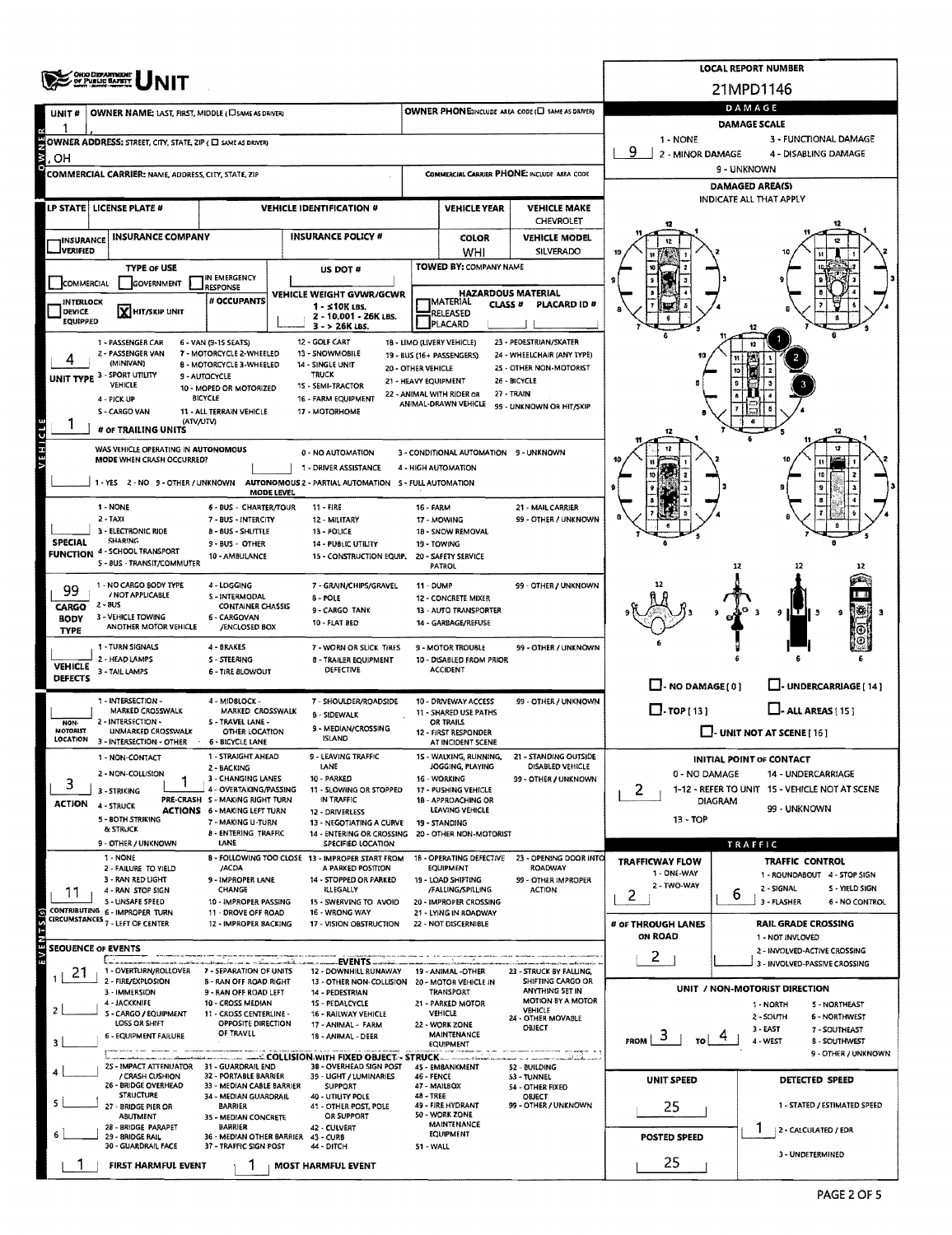|                                                               |                                                                                                                                                    |                                                           |                                                                                        |                                                                                |                                                               |                                                                     |                                      | <b>LOCAL REPORT NUMBER</b>                                     |  |  |
|---------------------------------------------------------------|----------------------------------------------------------------------------------------------------------------------------------------------------|-----------------------------------------------------------|----------------------------------------------------------------------------------------|--------------------------------------------------------------------------------|---------------------------------------------------------------|---------------------------------------------------------------------|--------------------------------------|----------------------------------------------------------------|--|--|
| OHO DEPARTMENT<br>GF PUBLIC BAFETY                            |                                                                                                                                                    |                                                           |                                                                                        |                                                                                |                                                               | 21MPD1146                                                           |                                      |                                                                |  |  |
| UNIT#                                                         | OWNER PHONE:INCLUDE AREA CODE (E) SAME AS DRIVER)<br>OWNER NAME: LAST, FIRST, MIDDLE (C) SAME AS DRIVER)                                           |                                                           |                                                                                        |                                                                                |                                                               |                                                                     | DAMAGE                               |                                                                |  |  |
| 2                                                             | SAMPSEL, BRENDA                                                                                                                                    |                                                           |                                                                                        |                                                                                |                                                               |                                                                     | DAMAGE SCALE                         |                                                                |  |  |
|                                                               | 1 - NONE<br>3 - FUNCTIONAL DAMAGE<br>OWNER ADDRESS: STREET, CITY, STATE, ZIP ( C) SAME AS DRIVERY<br>3<br>2 - MINOR DAMAGE<br>4 - DISABLING DAMAGE |                                                           |                                                                                        |                                                                                |                                                               |                                                                     |                                      |                                                                |  |  |
| 을 4 N. CRAWFORD ST, MILLERSBURG, OH, 44654                    |                                                                                                                                                    |                                                           |                                                                                        |                                                                                |                                                               | COMMERCIAL CARRIER PHONE: INCLUDE AREA CODE                         |                                      | 9 - UNKNOWN                                                    |  |  |
| COMMERCIAL CARRIER: NAME, ADDRESS, CITY, STATE, ZIP           |                                                                                                                                                    |                                                           |                                                                                        |                                                                                |                                                               |                                                                     | <b>DAMAGED AREA(S)</b>               |                                                                |  |  |
| LP STATE   LICENSE PLATE #<br><b>VEHICLE IDENTIFICATION #</b> |                                                                                                                                                    |                                                           | <b>VEHICLE YEAR</b><br><b>VEHICLE MAKE</b>                                             |                                                                                |                                                               |                                                                     | INDICATE ALL THAT APPLY              |                                                                |  |  |
| OН                                                            | JBZ6404                                                                                                                                            |                                                           | 2CNDL23F376022236                                                                      |                                                                                | 2007                                                          | CHEVROLET                                                           |                                      |                                                                |  |  |
| <b>INSURANCE</b>                                              | <b>INSURANCE COMPANY</b>                                                                                                                           |                                                           | <b>INSURANCE POLICY #</b>                                                              |                                                                                | <b>COLOR</b>                                                  | <b>VEHICLE MODEL</b>                                                |                                      |                                                                |  |  |
| <b>X</b> VERIFIED                                             | WAYNE MUTUAL INSURANCE                                                                                                                             |                                                           | PA0286973                                                                              |                                                                                | PLE                                                           | <b>EQUINOX</b>                                                      |                                      |                                                                |  |  |
| COMMERCIAL                                                    | <b>TYPE OF USE</b><br><b>GOVERNMENT</b>                                                                                                            | IN EMERGENCY                                              | US DOT#                                                                                |                                                                                | TOWED BY: COMPANY NAME                                        |                                                                     |                                      |                                                                |  |  |
| <b>INTERLOCK</b>                                              |                                                                                                                                                    | RESPONSE<br>VEHICLE WEIGHT GVWR/GCWR<br># OCCUPANTS       |                                                                                        | <b>HAZARDOUS MATERIAL</b><br><b>IMATERIAL</b><br><b>CLASS#</b><br>PLACARD ID # |                                                               |                                                                     |                                      |                                                                |  |  |
| DEVICE<br><b>EQUIPPED</b>                                     | <b>HIT/SKIP UNIT</b>                                                                                                                               |                                                           | $1 - 510$ K LBS.<br>2 - 10.001 - 26K LBS.                                              |                                                                                | RELEASED                                                      |                                                                     |                                      |                                                                |  |  |
|                                                               |                                                                                                                                                    |                                                           | 3 - > 26K LBS.                                                                         |                                                                                | PLACARD                                                       |                                                                     |                                      |                                                                |  |  |
|                                                               | 1 - PASSENGER CAR<br>2 - PASSENGER VAN                                                                                                             | 6 - VAN (9-15 SEATS)<br>7 - MOTORCYCLE 2-WHEELED          | 12 - GOLF CART<br>13 - SNOWMOBILE                                                      |                                                                                | 18 - LIMO (LIVERY VEHICLE)<br>19 - BUS (16+ PASSENGERS)       | 23 - PEDESTRIAN/SKATER<br>24 - WHEELCHAIR (ANY TYPE)                |                                      |                                                                |  |  |
| 3                                                             | (MINIVAN)<br>UNIT TYPE 3 - SPORT UTILITY                                                                                                           | 8 - MOTORCYCLE 3-WHEELED<br>9 - AUTOCYCLE                 | 14 - SINGLE UNIT<br><b>TRUCK</b>                                                       | 20 - OTHER VEHICLE                                                             |                                                               | 25 - OTHER NON-MOTORIST                                             |                                      |                                                                |  |  |
|                                                               | VEHICLE                                                                                                                                            | 10 - MOPED OR MOTORIZED                                   | 15 - SEMI-TRACTOR                                                                      | 21 - HEAVY EQUIPMENT                                                           | 22 - ANIMAL WITH RIDER OR                                     | 26 - BICYCLE<br>27 - TRAIN                                          |                                      |                                                                |  |  |
|                                                               | 4 - PICK UP<br>S - CARGO VAN                                                                                                                       | BICYCLE<br>11 - ALL TERRAIN VEHICLE                       | 16 - FARM EQUIPMENT<br>17 - MOTORHOME                                                  |                                                                                | ANIMAL-DRAWN VEHICLE                                          | 99 - UNKNOWN OR HIT/SKIP                                            |                                      |                                                                |  |  |
| ಕ                                                             | (ATV/UTV)<br># OF TRAILING UNITS                                                                                                                   |                                                           |                                                                                        |                                                                                |                                                               |                                                                     | 12                                   | 12                                                             |  |  |
| EHE                                                           | WAS VEHICLE OPERATING IN AUTONOMOUS                                                                                                                |                                                           |                                                                                        |                                                                                |                                                               |                                                                     |                                      |                                                                |  |  |
|                                                               | MODE WHEN CRASH OCCURRED?                                                                                                                          | 0                                                         | 0 - NO AUTOMATION<br>1 - DRIVER ASSISTANCE                                             |                                                                                | 3 - CONDITIONAL AUTOMATION 9 - UNKNOWN<br>4 - HIGH AUTOMATION |                                                                     |                                      |                                                                |  |  |
|                                                               |                                                                                                                                                    |                                                           | - YES 2 - NO 9 - OTHER / UNKNOWN AUTONOMOUS 2 - PARTIAL AUTOMATION 5 - FULL AUTOMATION |                                                                                |                                                               |                                                                     |                                      |                                                                |  |  |
|                                                               |                                                                                                                                                    | MODE LEVEL                                                | 11 - FIRE                                                                              |                                                                                |                                                               |                                                                     |                                      |                                                                |  |  |
|                                                               | 1 - NONE<br>2 - TAXI                                                                                                                               | 6 - BUS - CHARTER/TOUR<br>7 - BUS - INTERCITY             | 12 - MILITARY                                                                          | 16 - FARM                                                                      | 17 - MOWING                                                   | 21 - MAIL CARRIER<br>99 - OTHER / UNKNOWN                           |                                      |                                                                |  |  |
| <b>SPECIAL</b>                                                | 3 - ELECTRONIC RIDE<br>SHARING                                                                                                                     | 8 - BUS - SHUTTLE                                         | 13 - POLICE                                                                            |                                                                                | 18 - SNOW REMOVAL                                             |                                                                     |                                      | £                                                              |  |  |
| <b>FUNCTION</b>                                               | 4 - SCHOOL TRANSPORT                                                                                                                               | 9 - BUS - OTHER<br>10 - AMBULANCE                         | 14 - PUBLIC UTILITY<br>15 - CONSTRUCTION EQUIP.                                        |                                                                                | 19 - TOWING<br>20 - SAFETY SERVICE                            |                                                                     |                                      |                                                                |  |  |
|                                                               | S - BUS - TRANSIT/COMMUTER                                                                                                                         |                                                           |                                                                                        |                                                                                | <b>PATROL</b>                                                 |                                                                     |                                      | 12                                                             |  |  |
|                                                               | 1 - NO CARGO BODY TYPE<br>/ NOT APPLICABLE                                                                                                         | 4 - LOGGING<br>S - INTERMODAL                             | 7 - GRAIN/CHIPS/GRAVEL<br>8 - POLE                                                     | 11 - DUMP                                                                      | 12 - CONCRETE MIXER                                           | 99 - OTHER / UNKNOWN                                                |                                      |                                                                |  |  |
| CARGO                                                         | 2 - BUS<br>3 - VEHICLE TOWING                                                                                                                      | <b>CONTAINER CHASSIS</b><br>6 - CARGOVAN                  | 9 - CARGO TANK                                                                         |                                                                                | 13 - AUTO TRANSPORTER                                         |                                                                     |                                      | $\tau$ ii 3<br>o<br>Ð.                                         |  |  |
| <b>BODY</b><br><b>TYPE</b>                                    | ANOTHER MOTOR VEHICLE                                                                                                                              | <b>/ENCLOSED 80X</b>                                      | 10 - FLAT 8ED                                                                          |                                                                                | 14 - GARBAGE/REFUSE                                           |                                                                     |                                      |                                                                |  |  |
|                                                               | 1 - TURN SIGNALS                                                                                                                                   | 4 - BRAKES                                                | 7 - WORN OR SUCK TIRES                                                                 |                                                                                | 9 - MOTOR TROUBLE                                             | 99 - OTHER / UNKNOWN                                                |                                      |                                                                |  |  |
| <b>VEHICLE</b>                                                | 2 - HEAD LAMPS<br>3 - TAIL LAMPS                                                                                                                   | S - STEERING<br>6 - TIRE BLOWOUT                          | <b>8 - TRAILER EQUIPMENT</b><br>DEFECTIVE                                              |                                                                                | 10 - DISABLED FROM PRIOR<br><b>ACCIDENT</b>                   |                                                                     |                                      |                                                                |  |  |
| <b>DEFECTS</b>                                                |                                                                                                                                                    |                                                           |                                                                                        |                                                                                |                                                               |                                                                     | $\Box$ - NO DAMAGE $[0]$             | - UNDERCARRIAGE [ 14 ]                                         |  |  |
|                                                               | 1 - INTERSECTION -<br>MARKED CROSSWALK                                                                                                             | 4 - MIDBLOCK -<br>MARKED CROSSWALK                        | 7 - SHOULDER/ROADSIDE                                                                  |                                                                                | 10 - DRIVEWAY ACCESS<br>11 - SHARED USE PATHS                 | 99 - OTHER / UNKNOWN                                                | $\Box$ -TOP(13)                      | $\Box$ - ALL AREAS [ 15 ]                                      |  |  |
| NON-                                                          | 2 - INTERSECTION -                                                                                                                                 | 5 - TRAVEL LANE -                                         | <b>8 - SIDEWALK</b><br>9 - MEDIAN/CROSSING                                             |                                                                                | OR TRAILS                                                     |                                                                     |                                      |                                                                |  |  |
| <b>MOTORIST</b><br>LOCATION                                   | UNMARKED CROSSWALK<br>3 - INTERSECTION - OTHER                                                                                                     | OTHER LOCATION<br><b>6 - BICYCLE LANE</b>                 | <b>ISLAND</b>                                                                          |                                                                                | 12 - FIRST RESPONDER<br>AT INCIDENT SCENE                     |                                                                     |                                      | $\Box$ - UNIT NOT AT SCENE [16]                                |  |  |
|                                                               | 1 - NON-CONTACT                                                                                                                                    | 1 - STRAIGHT AHEAD<br>2 - BACKING                         | 9 - LEAVING TRAFFIC<br>LANE                                                            |                                                                                | 15 - WALKING, RUNNING,<br>JOGGING, PLAYING                    | 21 - STANDING OUTSIDE<br>DISABLED VEHICLE                           |                                      | <b>INITIAL POINT OF CONTACT</b>                                |  |  |
| 4                                                             | 2 - NON-COLLISION<br>10                                                                                                                            | 3 - CHANGING LANES                                        | 10 - PARKED                                                                            |                                                                                | 16 - WORKING                                                  | 99 - OTHER / UNKNOWN                                                | 0 - NO DAMAGE                        | 14 - UNDERCARRIAGE                                             |  |  |
| ACTION                                                        | 3 - STRIKING<br>4 - STRUCK                                                                                                                         | 4 - OVERTAKING/PASSING<br>PRE-CRASH 5 - MAKING RIGHT TURN | 11 - SLOWING OR STOPPED<br>IN TRAFFIC                                                  |                                                                                | 17 - PUSHING VEHICLE<br>18 - APPROACHING OR                   |                                                                     | 11<br><b>DIAGRAM</b>                 | 1-12 - REFER TO UNIT 15 - VEHICLE NOT AT SCENE                 |  |  |
|                                                               | S - BOTH STRIKING                                                                                                                                  | ACTIONS 6 - MAKING LEFT TURN<br>7 - MAKING U-TURN         | 12 - DRIVERLESS<br>13 - NEGOTIATING A CURVE                                            |                                                                                | LEAVING VEHICLE<br>19 - STANDING                              |                                                                     | 99 - UNKNOWN<br>$13 - TOP$           |                                                                |  |  |
|                                                               | & STRUCK                                                                                                                                           | 8 - ENTERING TRAFFIC                                      | 14 - ENTERING OR CROSSING 20 - OTHER NON-MOTORIST                                      |                                                                                |                                                               |                                                                     |                                      |                                                                |  |  |
|                                                               | 9 - OTHER / UNKNOWN<br>1 - NONE                                                                                                                    | LANE                                                      | SPECIFIED LOCATION<br>8 - FOLLOWING TOO CLOSE 13 - IMPROPER START FROM                 |                                                                                | 18 - OPERATING DEFECTIVE                                      | 23 - OPENING DOOR INTO                                              | <b>TRAFFICWAY FLOW</b>               | TRAFFIC<br>TRAFFIC CONTROL                                     |  |  |
|                                                               | 2 - FAILURE TO YIELD<br>3 - RAN RED LIGHT                                                                                                          | /ACDA<br>9 - IMPROPER LANE                                | A PARKED POSITION<br>14 - STOPPED OR PARKED                                            |                                                                                | EQUIPMENT<br>19 - LOAD SHIFTING                               | ROADWAY<br>99 - OTHER IMPROPER                                      | 1 - ONE WAY                          | 1 - ROUNDABOUT 4 - STOP SIGN                                   |  |  |
|                                                               | 4 - RAN STOP SIGN                                                                                                                                  | CHANGE                                                    | ILLEGALLY                                                                              |                                                                                | /FALLING/SPILLING                                             | <b>ACTION</b>                                                       | 2 - TWO-WAY<br>2                     | 2 - SIGNAL<br>5 - YIELD SIGN<br>6                              |  |  |
| Θ                                                             | S - UNSAFE SPEED<br>CONTRIBUTING 6 - IMPROPER TURN                                                                                                 | 10 - IMPROPER PASSING<br>11 - DROVE OFF ROAD              | 1S - SWERVING TO AVOID<br>16 - WRONG WAY                                               |                                                                                | 20 - IMPROPER CROSSING<br>21 - LYING IN ROADWAY               |                                                                     |                                      | 3 - FLASHER<br>6 - NO CONTROL                                  |  |  |
| <b>S</b>                                                      | CIRCUMSTANCES <sub>7</sub> - LEFT OF CENTER                                                                                                        | 12 - IMPROPER BACKING                                     | 17 - VISION OBSTRUCTION                                                                |                                                                                | 22 - NOT DISCERNIBLE                                          |                                                                     | # OF THROUGH LANES<br><b>ON ROAD</b> | <b>RAIL GRADE CROSSING</b>                                     |  |  |
| m,                                                            | <b>SEQUENCE OF EVENTS</b>                                                                                                                          |                                                           |                                                                                        |                                                                                |                                                               |                                                                     |                                      | 1 - NOT INVLOVED<br>2 - INVOLVED-ACTIVE CROSSING               |  |  |
| 20                                                            | ా ఒకవేళులా<br>\$2000 million<br>1 - OVERTURN/ROLLOVER 7 - SEPARATION OF UNITS                                                                      | alam katalumkan                                           | 거입했다<br><u>. Events A. .</u><br>12 - DOWNHILL RUNAWAY                                  |                                                                                | 74 TV 2871<br>19 - ANIMAL -OTHER                              | 23 - STRUCK BY FALLING.                                             | 2                                    | 3 - INVOLVED-PASSIVE CROSSING                                  |  |  |
|                                                               | 2 - FIRE/EXPLOSION<br>3 - IMMERSION                                                                                                                | 8 - RAN OFF ROAD RIGHT<br>9 - RAN OFF ROAD LEFT           | 13 - OTHER NON-COLLISION<br>14 - PEDESTRIAN                                            |                                                                                | 20 - MOTOR VEHICLE IN<br>TRANSPORT                            | SHIFTING CARGO OR<br><b>ANYTHING SET IN</b>                         |                                      | UNIT / NON-MOTORIST DIRECTION                                  |  |  |
| 2                                                             | 4 - JACKKNIFE                                                                                                                                      | 10 - CROSS MEDIAN                                         | 15 - PEDALCYCLE                                                                        |                                                                                | 21 - PARKED MOTOR                                             | MOTION BY A MOTOR<br><b>VEHICLE</b>                                 |                                      | 1 - NORTH<br>S - NORTHEAST                                     |  |  |
|                                                               | 5 - CARGO / EQUIPMENT<br>LOSS OR SHIFT                                                                                                             | 11 - CROSS CENTERLINE -<br>OPPOSITE DIRECTION             | 16 - RAILWAY VEHICLE<br>17 - ANIMAL - FARM                                             |                                                                                | <b>VEHICLE</b><br>22 - WORK ZONE                              | 24 - OTHER MOVABLE<br>OBJECT                                        |                                      | 2 - SOUTH<br><b>6 - NORTHWEST</b><br>3 - EAST<br>7 - SOUTHEAST |  |  |
|                                                               | 6 - EQUIPMENT FAILURE                                                                                                                              | OF TRAVEL                                                 | 18 - ANIMAL - DEER                                                                     |                                                                                | MAINTENANCE<br>EQUIPMENT                                      |                                                                     | э<br>TO<br><b>FROM</b>               | 4 - WEST<br>8 - SOUTHWEST                                      |  |  |
|                                                               | 25 - IMPACT ATTENUATOR                                                                                                                             | 31 - GUARDRAIL END                                        | <b>EXAMPLE COLLISION WITH FIXED OBJECT - STRUCK 32</b><br>38 - OVERHEAD SIGN POST      |                                                                                | 45 - EMBANKMENT                                               | $\mathbb{E} \times \mathbb{C} \times \mathbb{R}^n$<br>S2 - 8UILDING |                                      | 9 - OTHER / UNKNOWN                                            |  |  |
|                                                               | / CRASH CUSHION<br>26 - BRIDGE OVERHEAD                                                                                                            | 32 - PORTABLE BARRIER<br>33 - MEDIAN CABLE BARRIER        | 39 - LIGHT / LUMINARIES<br><b>SUPPORT</b>                                              | 46 - FENCE                                                                     | 47 - MAILBOX                                                  | 53 - TUNNEL                                                         | UNIT SPEED                           | DETECTED SPEED                                                 |  |  |
|                                                               | <b>STRUCTURE</b>                                                                                                                                   | 34 - MEDIAN GUARDRAIL                                     | 40 - UTILITY POLE                                                                      | 48 - TREE                                                                      |                                                               | 54 - OTHER FIXED<br>OBJECT                                          |                                      |                                                                |  |  |
|                                                               | 27 - BRIDGE PIER OR<br>ABUTMENT                                                                                                                    | <b>BARRIER</b><br>35 - MEDIAN CONCRETE                    | 41 - OTHER POST, POLE<br>OR SUPPORT                                                    |                                                                                | 49 - FIRE HYDRANT<br>SO - WORK ZONE                           | 99 - OTHER / UNKNOWN                                                | 0                                    | 1 - STATED / ESTIMATED SPEED                                   |  |  |
|                                                               | 28 - BRIDGE PARAPET<br>29 - BRIDGE RAIL                                                                                                            | <b>BARRIER</b><br>36 - MEDIAN OTHER BARRIER               | 42 - CULVERT<br>43 - CURB                                                              |                                                                                | MAINTENANCE<br><b>EQUIPMENT</b>                               |                                                                     | <b>POSTED SPEED</b>                  | 2 - CALCULATED / EDR                                           |  |  |
|                                                               | 30 - GUARDRAIL FACE                                                                                                                                | 37 - TRAFFIC SIGN POST                                    | 44 - DITCH                                                                             | S1 - WALL                                                                      |                                                               |                                                                     |                                      | 3 - UNDETERMINED                                               |  |  |
|                                                               | FIRST HARMFUL EVENT                                                                                                                                |                                                           | <b>MOST HARMFUL EVENT</b>                                                              |                                                                                |                                                               |                                                                     | 25                                   |                                                                |  |  |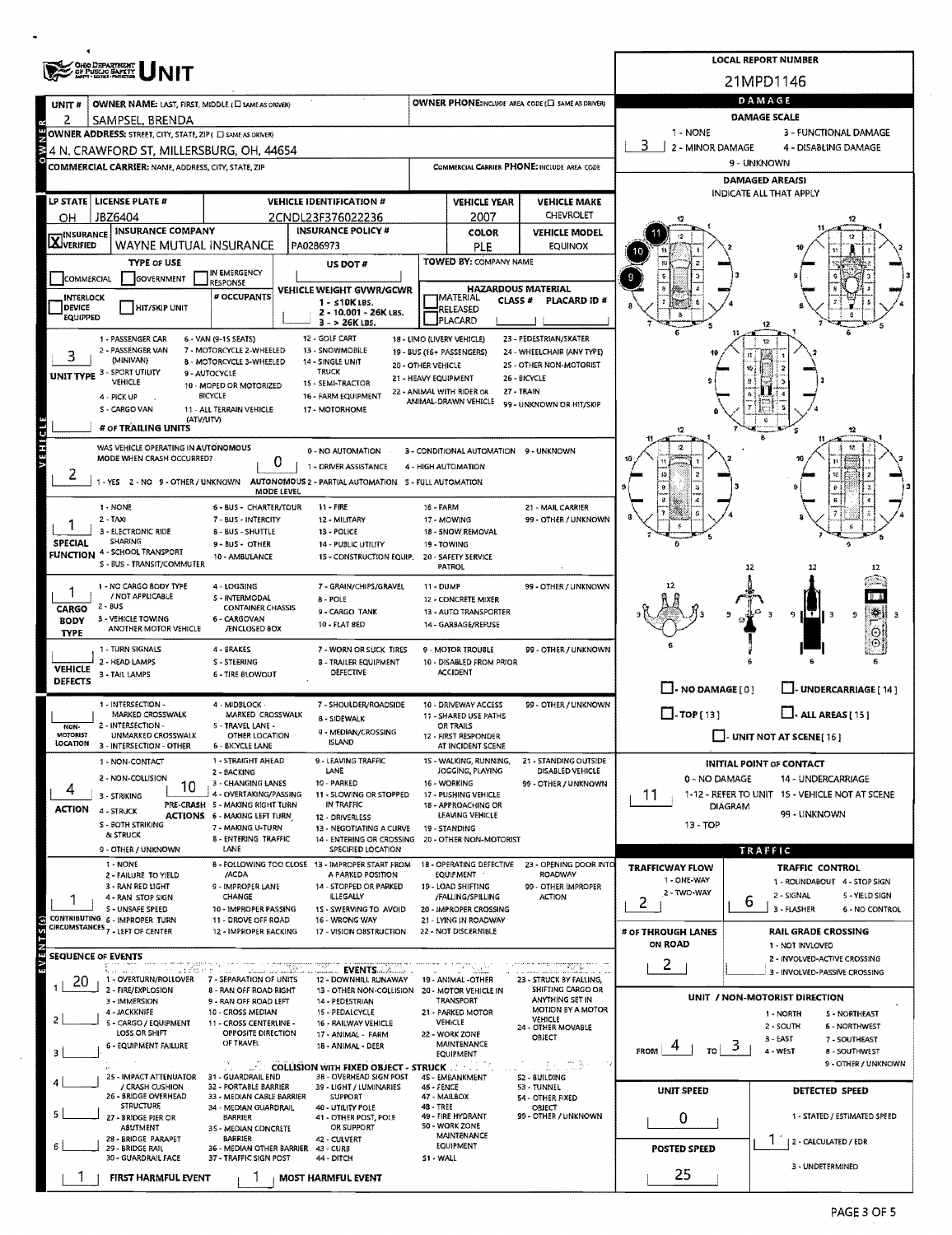OHIC TRAFFIC CRASH WITNESS STATEMENT

## **OH-3 REV 1/82**

 $\mathcal{A}^{\mathcal{A}}$ 

 $\bar{z}$ 

| <b>LOCAL</b>                                                                     | <b>REPORTING</b>                                                            | <b>DATE OF CRASH</b> |  |  |  |  |  |
|----------------------------------------------------------------------------------|-----------------------------------------------------------------------------|----------------------|--|--|--|--|--|
| REPORT 2/MPD114/6                                                                | AGENCY Millersburg P.D.                                                     | $mg$ D6 N2/          |  |  |  |  |  |
| FOR LOCAL USE ONLY - DO NOT SUBMIT TO THE STATE EXCEPT FOR FATAL CRASHES         |                                                                             |                      |  |  |  |  |  |
|                                                                                  | HEREBY MAKE THIS VOLUNTARY STATEMENT TO                                     |                      |  |  |  |  |  |
| $\frac{L_{\text{COM}} M_{\text{U}}/L +}{P_{\text{V}}/R_{\text{M}}/P_{\text{C}}}$ | AT Crawford Place (Kautman Really)                                          |                      |  |  |  |  |  |
|                                                                                  | 10:00:sh I saw a chesy silverado side suipe a car                           |                      |  |  |  |  |  |
|                                                                                  | The guy pulke around and talked to an older gentleman                       |                      |  |  |  |  |  |
| of the residence.                                                                |                                                                             |                      |  |  |  |  |  |
|                                                                                  |                                                                             |                      |  |  |  |  |  |
|                                                                                  |                                                                             |                      |  |  |  |  |  |
|                                                                                  | $\sim$                                                                      |                      |  |  |  |  |  |
|                                                                                  |                                                                             |                      |  |  |  |  |  |
|                                                                                  |                                                                             |                      |  |  |  |  |  |
|                                                                                  |                                                                             |                      |  |  |  |  |  |
|                                                                                  |                                                                             |                      |  |  |  |  |  |
|                                                                                  |                                                                             |                      |  |  |  |  |  |
|                                                                                  |                                                                             |                      |  |  |  |  |  |
|                                                                                  |                                                                             |                      |  |  |  |  |  |
|                                                                                  |                                                                             |                      |  |  |  |  |  |
|                                                                                  |                                                                             |                      |  |  |  |  |  |
| <b>ADDRESS</b>                                                                   |                                                                             | PHONE                |  |  |  |  |  |
| $\frac{4642749367}{80}$<br>OF<br>WITNESS<br><b>SIGNATURE</b><br>ОF               | 1 6-17-1984 331-231-4915<br>OFFICERS SIGNATURE<br>PHI. <i>Talimule 1310</i> |                      |  |  |  |  |  |
| <b>WITNESS</b>                                                                   |                                                                             |                      |  |  |  |  |  |

 $\hat{\mathcal{L}}$